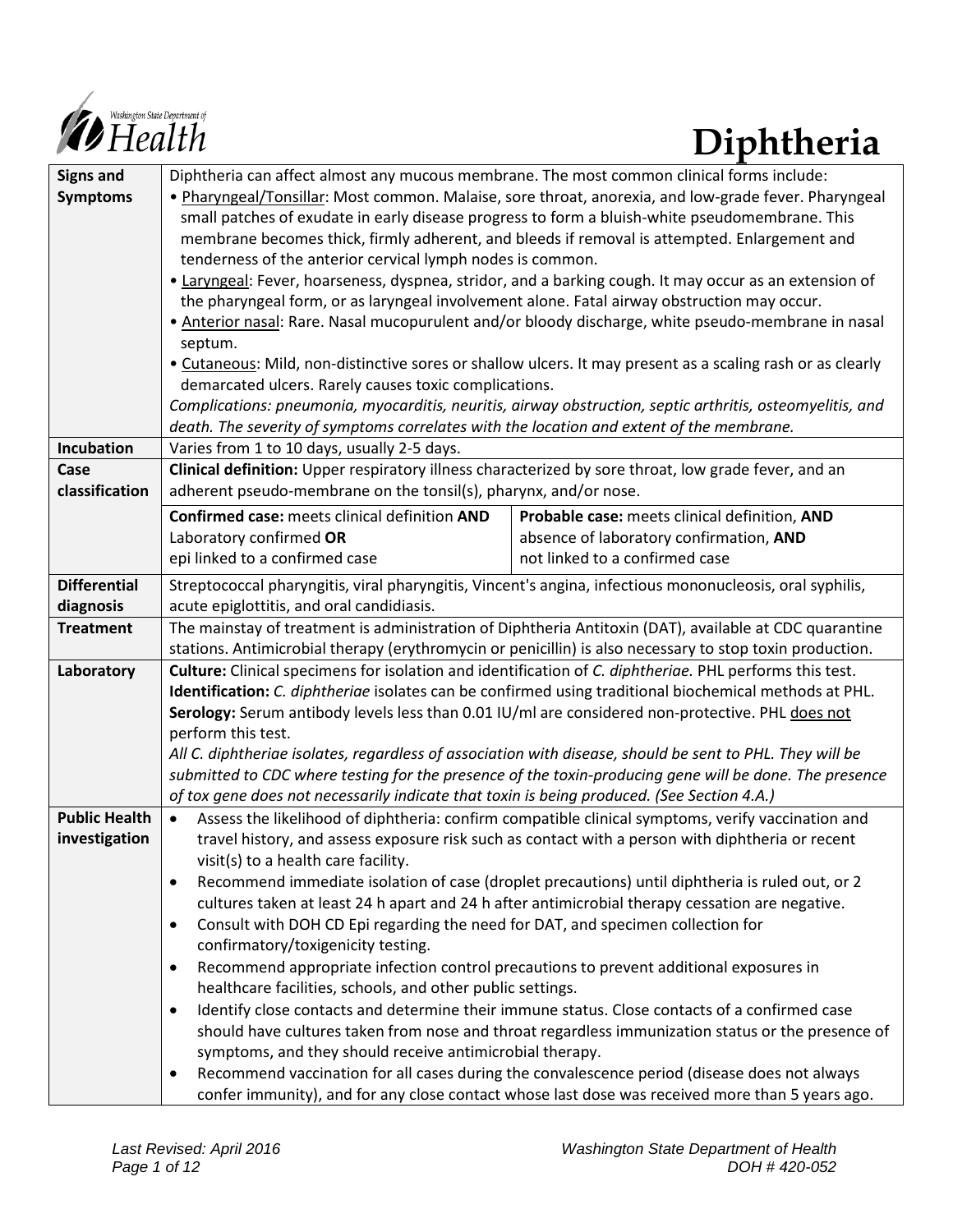# **Diphtheria**

# **1. DISEASE REPORTING**

#### **A. Purposes of Reporting and Surveillance**

- 1. To assist in the identification of cases.
- 2. To assure early and appropriate treatment with diphtheria antitoxin and antibiotics along with isolation to prevent transmission if needed.
- 3. To identify and evaluate contacts and recommend appropriate antibiotic prophylaxis and/or immunization to prevent further spread of the disease.
- 4. To alert public health authorities and health care providers to the presence of diphtheria in the community and the potential for additional infections, a particular concern given the large number of susceptible adults.

#### **B. Legal Reporting Requirements**

- 1. Health care providers: **immediately notifiable to local health jurisdiction.**
- 2. Health care facilities: **immediately notifiable to local health jurisdiction.**
- 3. Laboratories: *Corynebacterium diphtheriae* **immediately notifiable to local health jurisdiction**, specimen submission required for culture (within 2 business days).
- 4. Local health jurisdictions: **immediately notifiable to the Washington State Department of Health (DOH) Office of Communicable Disease Epidemiology (CDE) at 877-539-4344 or 206-415-5500.**

#### **C. Local Health Jurisdiction Investigation Responsibilities**

- 1. Begin case investigation immediately. If the health care provider requests antitoxin contact CDE to facilitate release of the biologic.
- 2. Facilitate the transport of specimens to assist with the diagnosis.
- 3. Recommend measures to prevent further spread from the case.
- 4. Identify and evaluate contacts; educate and recommend measures to prevent further spread from contacts.
- 5. Report all *confirmed* and *probable* cases (see Section 3C) to CDE. Complete the diphtheria case report form [\(http://www.doh.wa.gov/Portals/1/Documents/5100/210-056-](http://www.doh.wa.gov/Portals/1/Documents/5100/210-056-ReportForm-Diphtheria.pdf) [ReportForm-Diphtheria.pdf](http://www.doh.wa.gov/Portals/1/Documents/5100/210-056-ReportForm-Diphtheria.pdf)*)* and enter the data into the Washington Disease Reporting System (WDRS).

### **2. THE DISEASE AND ITS EPIDEMIOLOGY**

**A. Etiologic Agent**

Diphtheria is caused by toxigenic strains of the bacteria *Corynebacterium diphtheriae*, a gram-positive bacillus which is resistant to environmental changes, including freezing and drying. Exotoxin production occurs when the bacteria are infected by a bacteriophage (a specific virus) that contains a gene that encodes for the toxin (tox gene). Only toxigenic strains cause severe disease. (Rarely a diphtheria-like illness is caused by a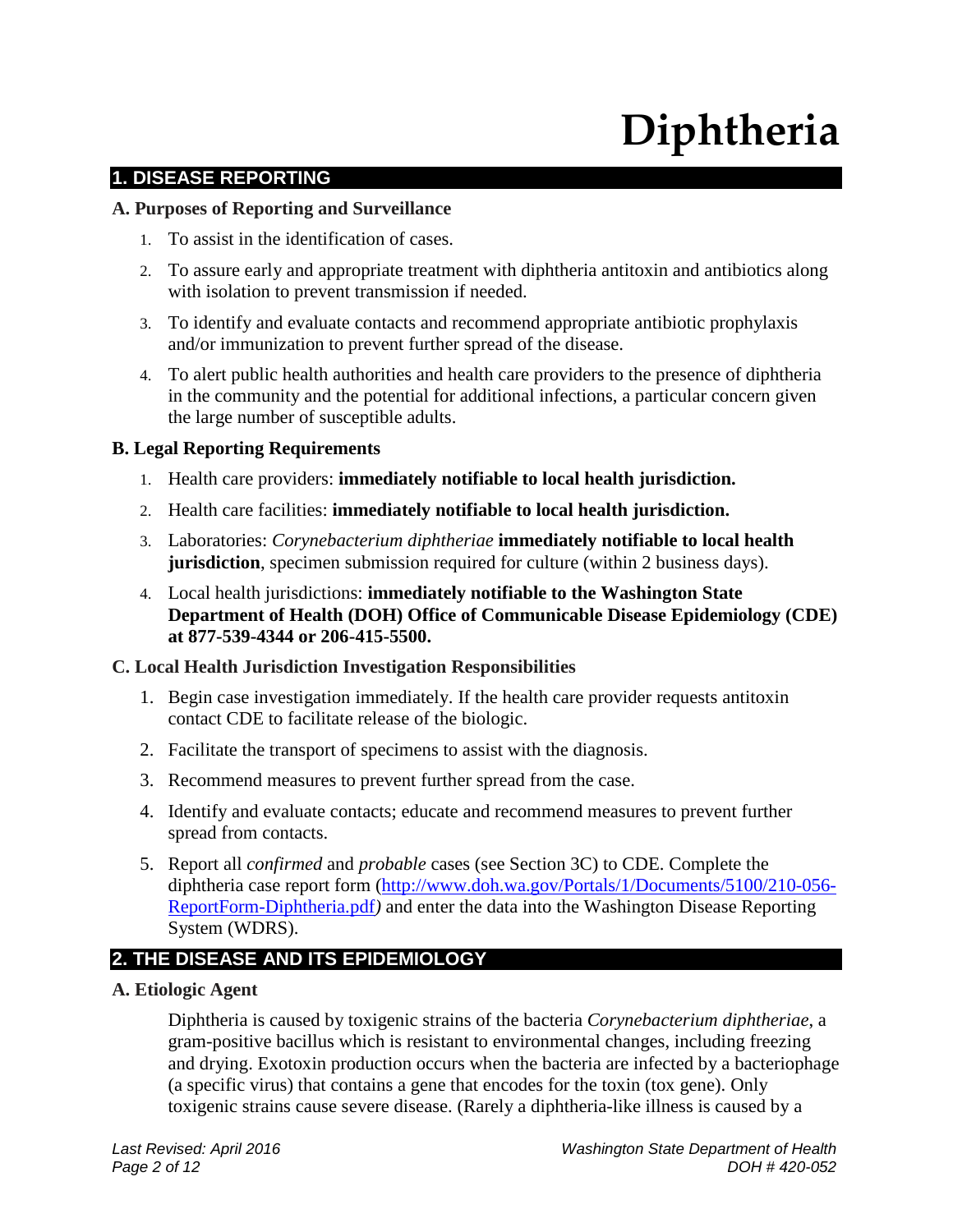toxigenic strain of *C. ulcerans* or *C. pseudotuberculosis* and it has been shown that nontoxigenic strains can be converted to toxigenic strains by infection with the bacteriophage). *C. diphtheriae* has four biovars: gravis, intermedius, mitis, and belfanti, any of which may be toxigenic. Therefore, all clinical isolates of *C. diphtheriae* should be tested for toxigenicity. Nontoxigenic strains can cause sore throat and other invasive infections, and have been increasingly associated with endocarditis.

#### **B. Description of Illness**

Classic diphtheria is an upper-respiratory tract illness characterized by sore throat, lowgrade fever, and the production of a toxin that causes local cellular destruction of mucous membranes. The accumulated debris and fibrin results in the characteristic adherent "pseudomembrane" which usually involves the tonsil(s), pharynx, and/or nose; however, the disease can involve almost any mucous membrane. Absorbed toxin can cause other manifestations in various organs, including the myocardium, kidneys, and nervous system.

For clinical purposes, diphtheria can be classified according to the site of the infection:

### **1. Pharyngeal and tonsillar diphtheria (faucial)**

Pharyngeal and tonsillar diphtheria is the most common type of infection (about 70% of cases). It initially presents with an insidious onset of malaise, sore throat, anorexia, and low-grade fever (usually under 102 F). At onset of symptoms, the pharynx is erythematous but no membrane is present. About a day after onset, small patches of exudate appear in the pharynx. Despite the low grade fever, patients usually appear quite ill and have tachycardia ("toxic appearance"). Within 2 or 3 days of onset, the patches of exudate spread and become confluent and may form a bluish-white pseudomembrane that can extend to the entire pharynx, including the nasopharynx, tonsillar areas, soft palate, and uvula. This membrane becomes grayish, thick, firmly adherent, and may have patches of green or black necrosis. Attempts to remove the pseudomembrane cause bleeding.

Enlargement and tenderness of the anterior cervical lymph nodes is common. With severe disease patients can develop edema of the soft tissues in the anterior neck, giving a characteristic "bullneck" appearance, which can cause respiratory stridor and is associated with a higher morbidity and mortality.

The severity of symptoms correlates with the location and extent of the membrane. In untreated patients, the membrane begins to soften about a week after onset and gradually detaches, usually in pieces. As the membrane detaches, acute systemic symptoms disappear. However, at any point during the course of the illness, if a significant amount of toxin is absorbed into the blood stream, patients may develop pallor and a rapid pulse which can progress to coma and even death.

#### **2. Laryngeal diphtheria**

Laryngeal diphtheria occurs in about 25% of cases, and is more likely to occur in children younger than 4 years. When the infection involves the larynx, it may occur either as an extension of the pharyngeal form, or as laryngeal involvement alone. Patients can present with fever, hoarseness, dyspnea, respiratory stridor, and a barking cough. In this form, also, the pseudomembrane can cause potentially fatal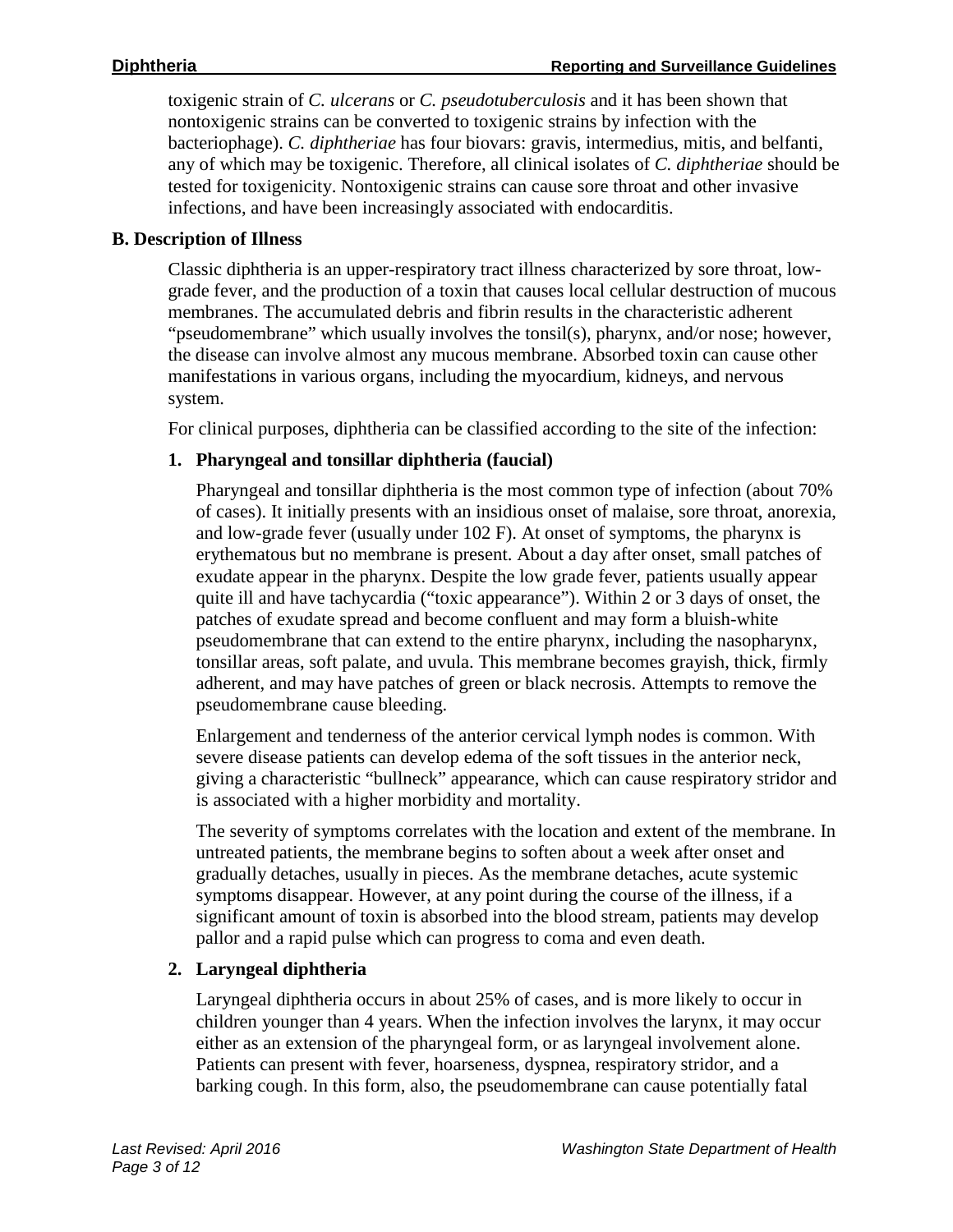airway obstruction and a greater degree of toxin absorption if the membrane is extensive.

#### **3. Laryngeal diphtheria**

Anterior nasal diphtheria usually presents with mucopurulent discharge from the nose, which may be bloody, and is often associated with a white pseudomembrane on the septum. External nares and upper lip may also be involved. Anterior nasal diphtheria as the only manifestation is uncommon (about 2% of cases).

*The differential diagnosis of respiratory diphtheria (i.e. pharyngeal, laryngeal, anterior nasal) includes infection with other pathogens that can cause similar symptoms including: other corynebacteria species, Arcanobacterium haemolyticum, as well as Streptococcus spp., Epstein-Barr virus and cytomegalovirus (both of which cause infectious mononucleosis syndrome). Candida albicans, syphilis, bacterial anaerobes (such as the organisms associated with Vincent's angina), and some viruses may cause a membrane of the throat and tonsils.*

#### **4. Cutaneous (skin) diphtheria**

Cutaneous diphtheria, which can be caused by toxigenic or nontoxigenic strains of *C. diphtheriae*, is usually mild, typically consisting of nondistinctive sores or shallow ulcers. Cutaneous infections represent 1%–2% infections with toxigenic strains and rarely cause toxic complications. The disease may present as a scaling rash or as clearly demarcated ulcers but any chronic skin lesion may harbor *C. diphtheriae* along with other organisms (including *Staphylococcus aureus* and group A streptococci). Cutaneous diphtheria lesions may act as a reservoir for *C. diphtheriae* and a source of respiratory infection.

Skin infections with *C. diphtheriae* are common in tropical climates, and this is likely the reason for high levels of natural immunity seen among local populations in these regions. It is also more common in environments of poverty, poor hygiene, and overcrowding. Since 1980, cutaneous diphtheria has not been a nationally reportable disease. Nevertheless, all *C. diphtheriae* isolates should be submitted for testing to determine whether the tox gene is present.

Other possible sites of infection include the conjunctiva, vulvovaginal area, and external auditory canal. Severe disease is more likely to occur in people who are unimmunized or under immunized. Fully immunized people may be asymptomatic carriers or experience a mild sore throat.

Complications of diphtheria include pneumonia, myocarditis, neuritis, airway obstruction, septic arthritis, osteomyelitis, and death. The case-fatality rate for classic diphtheria is approximately 10%.

### **C. Diphtheria in the United States and Washington State**

Diphtheria is rare in the United States. Between 1980 and 2013, 56 cases of diphtheria have been reported. Only 1 of these cases was reported in the last decade. The majority of cases were in persons 15 years of age and older, and 4 of 5 fatal cases were in unvaccinated children. The fifth fatal case was in an adult traveler returning in 2003 from a country where the disease is endemic. Cutaneous diphtheria due to nontoxigenic strains is still known to occur in the United States, particularly among homeless persons.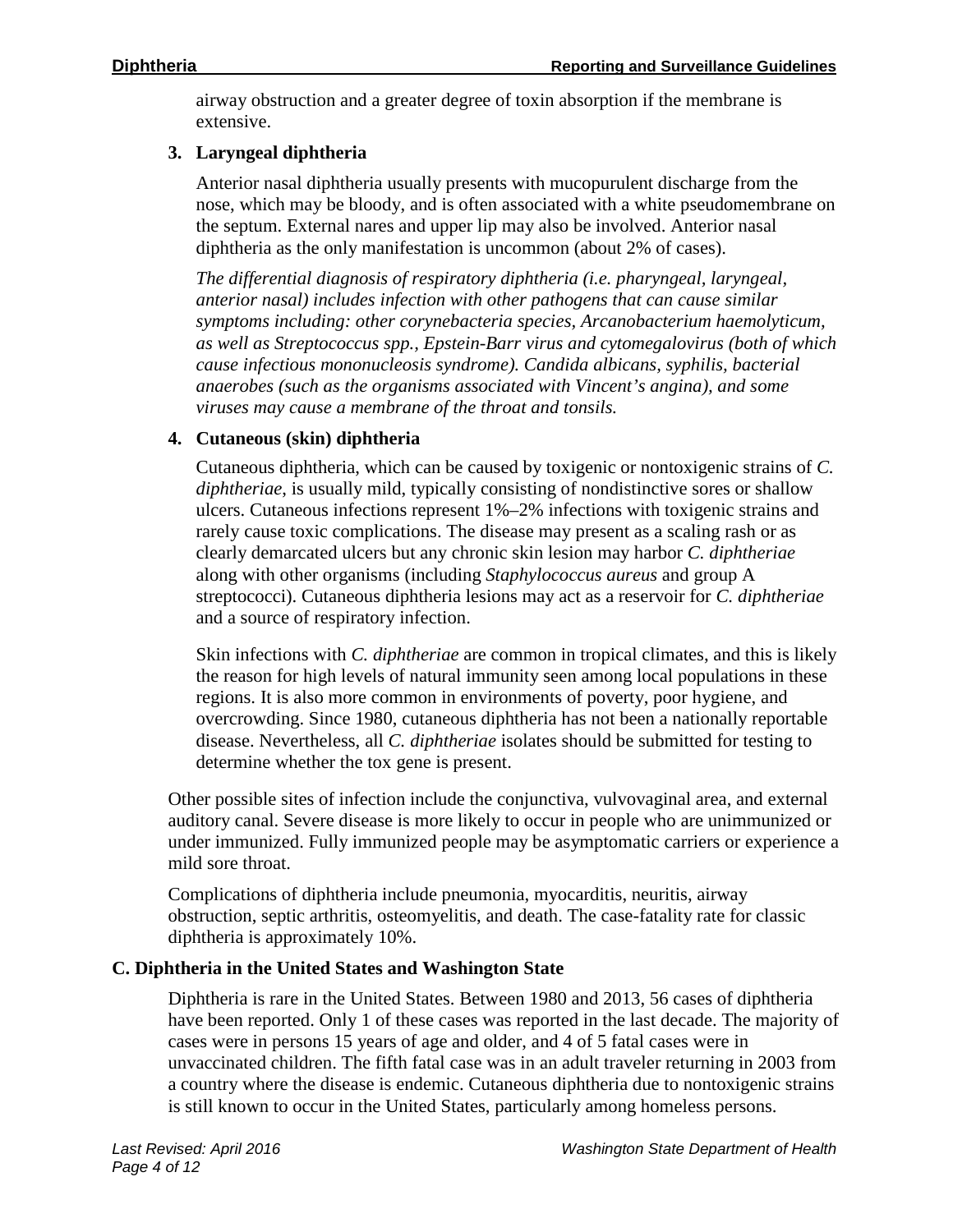The last major outbreaks in the United States occurred in Seattle, Washington. There were three outbreaks of cutaneous diphtheria in Seattle from 1972 through 1982. The first was due to a toxigenic strain while the later outbreaks were due to nontoxigenic strains. The last case of toxigenic diphtheria reported in Washington occurred in 1979. Since diphtheria is no longer endemic in Washington, if a case occurs now it would likely be travel-associated.

#### **D. Reservoir**

Infected humans are the reservoir.

#### **E. Modes of Transmission**

Diphtheria is transmitted from person to person through respiratory droplets or, less commonly, through contact with discharge from skin lesions. Historically, raw milk\*† and fomites, such as soiled linens, were known to have served as vehicles of transmission.

\*Porter AE. An outbreak of diphtheria due to infected milk. British Medical Journal. 1922;2(3228):906- 907.

†Chase HL. A Diphtheria Outbreak Believed to be due to Infected Milk. Journal Massachusetts Association of Boards of Health. 1900;10(1):5-20.

#### **F. Incubation Period**

The incubation period is usually 2–5 days (range 1–10 days).

#### **G. Period of Communicability**

Once infected, untreated persons can shed bacteria from the respiratory tract or from skin lesions for 2–6 weeks. Once treatment with an effective antibiotic has been initiated, persons are communicable for up to 4 days. However, isolation should be maintained until two cultures have shown an absence of the organism (See Section 6.A.3). A chronic carrier state is known to exist, but it is rare. Such a carrier may shed organisms for 6 months or more, but effective antibiotic therapy promptly eliminates shedding.

#### **H. Treatment**

The mainstay of treatment for diphtheria is prompt administration of diphtheria antitoxin (DAT). If toxigenic diphtheria is strongly suspected on the basis of clinical findings, specimens for bacteriologic testing should be collected, then antitoxin given as soon as possible, without waiting for test results.

CDC maintains a supply of DAT at quarantine stations around the country, including the one located at SeaTac airport. DAT is currently available for treatment of respiratory diphtheria under an FDA-approved Investigational New Drug (IND) protocol. Since the antitoxin is of equine origin, a test to rule out hypersensitivity should be performed before administration. Antitoxin may only be administered in an inpatient environment.

**Healthcare providers of a patient with suspected diphtheria should contact their local health jurisdiction immediately.** The local health jurisdiction in collaboration with DOH will arrange a consultation with CDC, and subsequent transport of antitoxin if needed. For additional information regarding DAT, see: <http://www.cdc.gov/diphtheria/dat.html>

Although antitoxin remains the primary therapy, antimicrobial therapy is necessary to stop toxin production, to eradicate *C. diphtheriae,* and to prevent further spread.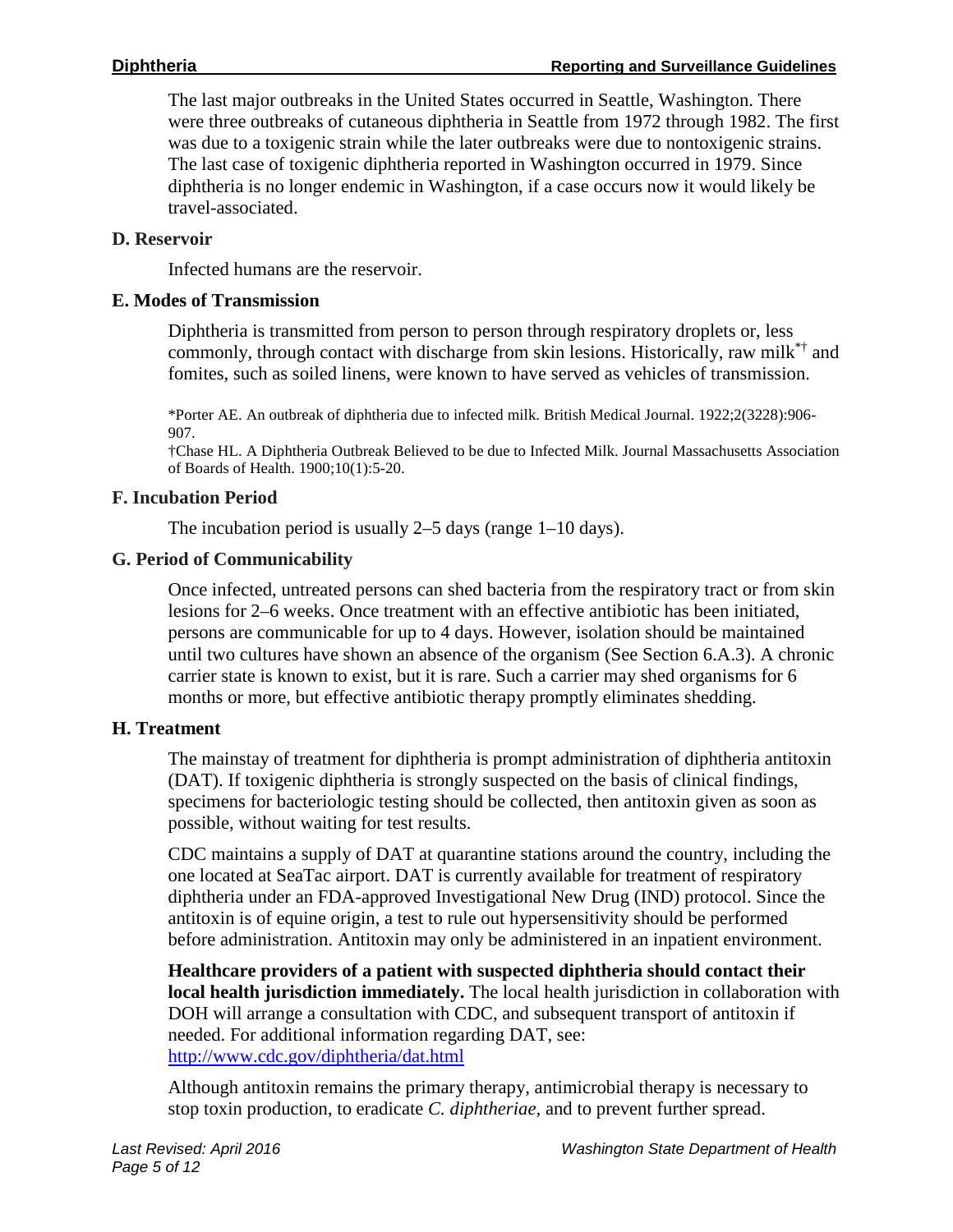Therefore, patients should also be treated with one of the following:

- Erythromycin (given orally or parenterally) for 14 days,
- Penicillin G (intramuscularly or intravenously) for 14 days, or
- Procaine penicillin G intramuscularly for 14 days.

Appropriate droplet precautions should remain in place until diphtheria is ruled out or until 2 cultures taken after completion of antimicrobial therapy, and 24 hours apart, are negative (See Section 6.A.3).

#### **I. Immunity**

Immunization with diphtheria toxoid produces prolonged but not necessarily lifelong immunity (See Section 8.A for current immunization recommendations). Lifelong immunity is usually, but not always, acquired after disease or inapparent infection.

Using serum obtained from over 18,000 participants of the Third National Health and Nutrition Examination Survey (NHANES), a serosurvey<sup>‡</sup> showed that overall, 60.5% of persons over the age of 6 had fully protective levels  $(\geq 0.10 \text{ IU/ml})$  of diphtheria antibodies. Differences between males and females, and by age groups were observed. The proportion of persons with adequate protection decreased with increasing age, and was only 30-40% among persons over 60 years of age. The proportion of fully protected females was lower in all age groups when compared to men.

‡McQuillan GM, Kruszon-Moran D, Deforest A, Chu SY, Wharton M. Serologic Immunity to Diphtheria and Tetanus in the United States. Ann Intern Med. 2002;136:660-666.

## **3. CASE AND CONTACT DEFINITIONS**

#### **A. Clinical description**

Classic diphtheria is an upper-respiratory tract illness characterized by sore throat, lowgrade fever, and an adherent pseudomembrane on the tonsil(s), pharynx, and/or nose. However, disease can involve almost any mucous membrane. For clinical purposes it is convenient to classify diphtheria depending on the site of disease:

- anterior nasal diphtheria
- pharyngeal and tonsillar diphtheria
- laryngeal diphtheria
- cutaneous (skin) diphtheria

#### **B. Laboratory criteria for diagnosis**

- Isolation of *Corynebacterium diphtheriae* from a clinical specimen, or
- Histopathologic diagnosis of diphtheria

#### **C. Case classification (2010)**

- 1. *Probable*: in the absence of a more likely diagnosis, an upper respiratory tract illness with:
	- An adherent membrane of the nose, pharynx, tonsils, or larynx; **AND**
	- Absence of laboratory confirmation; **AND**
	- Lack of epidemiologic linkage to a laboratory-confirmed case of diphtheria.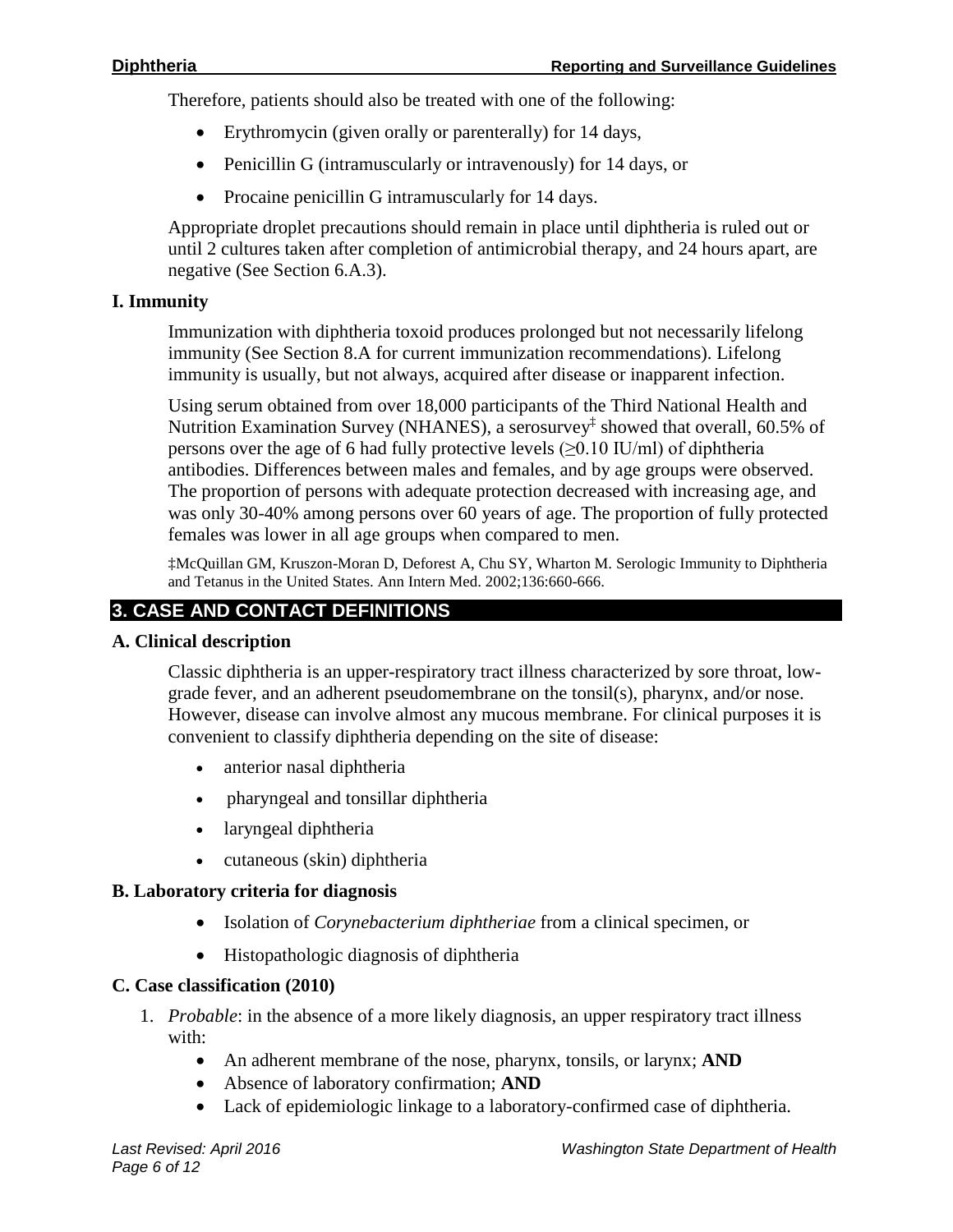- 2. *Confirmed*: an upper respiratory tract illness with an adherent membrane of the nose, pharynx, tonsils, or larynx; and any of the following:
	- Isolation of *Corynebacterium diphtheriae* from the nose or throat; **OR**
	- Histopathologic diagnosis of diphtheria; **OR**
	- Epidemiologic linkage to a laboratory-confirmed case of diphtheria.

#### **D. Comment**

All respiratory disease caused by *C. diphtheriae* (whether toxigenic or nontoxigenic) should be reported as diphtheria. Although cutaneous diphtheria is not reportable, all *C. diphtheriae* isolates, regardless of association with disease, should be submitted to the Washington State Public Health Laboratories (PHL) for submission to the Diphtheria Laboratory at CDC.

Rarely, respiratory diphtheria may result from infection with other *Corynebacterium* species (*C. ulcerans* or *C. pseudotuberculosis*). These bacteria, if isolated, should also be forwarded to PHL for submission to CDC.

# **4. DIAGNOSIS AND LABORATORY SERVICES**

#### **A. Diagnosis**

The initial diagnosis of diphtheria should be based on the clinical presentation because it is imperative to begin presumptive therapy quickly.

Culture and toxigenicity testing: Diphtheria is confirmed by isolation of *Corynebacterium diphtheriae* followed by toxigenicity testing. When diphtheria is suspected, the clinical laboratory receiving specimens for testing should be advised so that culture medium that provides a selective advantage for the growth of *C. diphtheria* can be used if available. A blood agar plate can be inoculated if medium containing tellurite is not available. If the health care provider and submitting laboratory are requesting that isolation be attempted at PHL, specimens should be transported on Amies transport medium with charcoal.

When diphtheria bacilli are isolated they **must** be tested for the presence of the toxinproducing gene. A PCR assay is available at CDC to do this and PHL will forward all *C. diphtheriae* isolates. If the patient received antibiotics prior to specimen collection and no diphtheria isolate can be obtained a clinical specimen can be tested directly for the presence of the tox gene at CDC using PCR.

The presence of the tox gene does not necessarily indicate that toxin is being produced. If the patient is receiving DAT, CDC will perform additional testing to verify toxin expression using the ELEK test.

Serologic testing: Serum antibody levels can assist with assessing the likelihood of the diagnosis whenever diphtheria is suspected. Specimens MUST be collected prior to the administration of DAT. When antibiotics were administered prior to collection of specimens for culture, health care providers should be strongly encouraged to obtain a serum specimen.

- Serum antibody levels less than 0.01 IU/ml likely susceptible to diphtheria
- Serum antibody levels between  $0.01-0.09$  IU/ml indicates basic immunity
- Serum antibody levels  $\geq 0.10$  IU/ml considered fully protective.

Testing for serum antibody levels is available at commercial laboratories.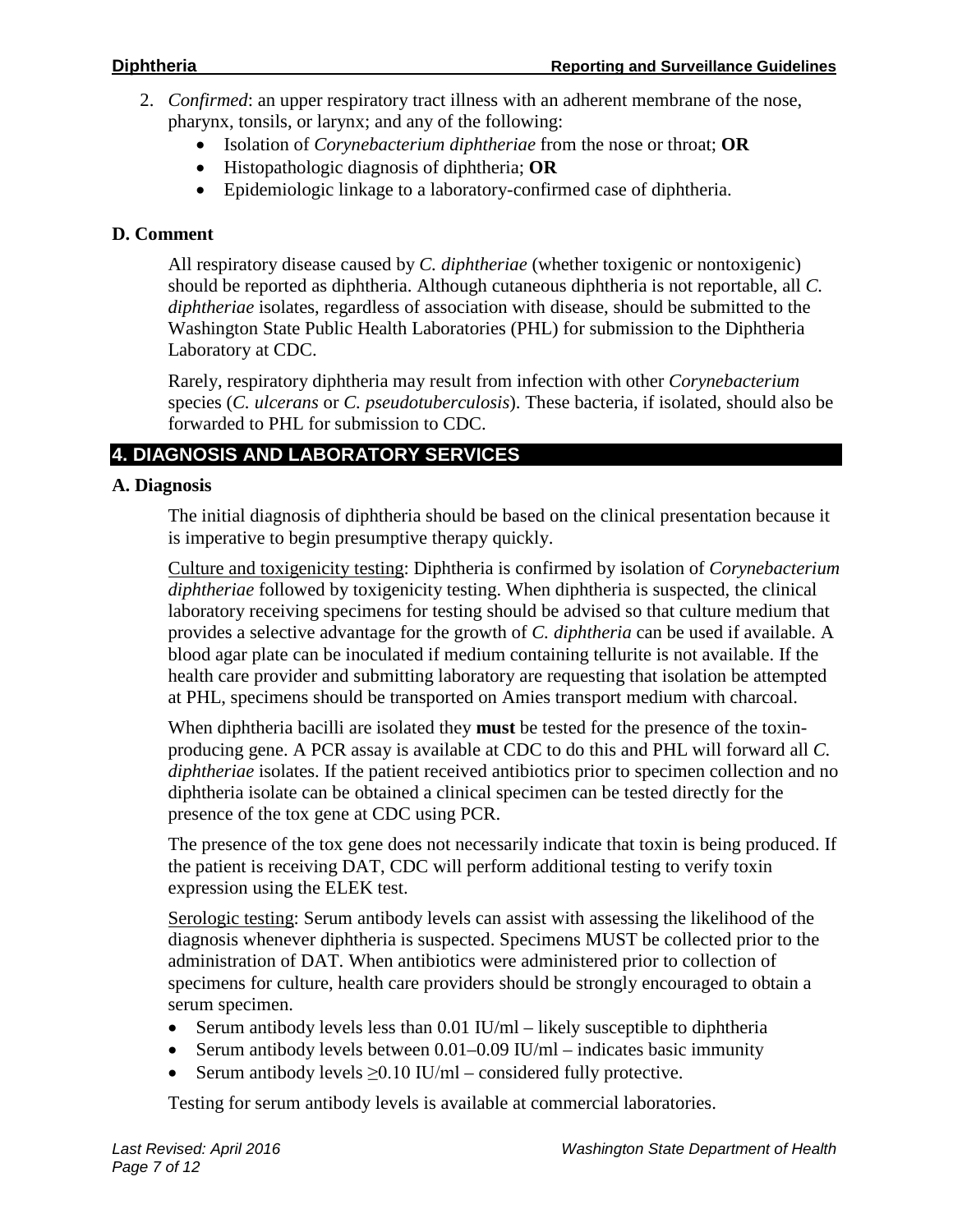#### **B. Tests Available at Washington State Public Health Laboratories (PHL)**

PHL can isolate *C. diphtheriae* from clinical specimens (culture) or confirm an organism already isolated at a community laboratory as *C. diphtheria* (identification).

WA PHL no longer offers PAI medium as transportation medium. Amies with charcoal is readily available commercially and has been validated by PHL as an adequate diphtheria specimen transportation medium. Neither PHL nor CDC performs serologic testing for diphtheria.

All requests for diphtheria testing to be done at PHL or forwarded to CDC for testing must have approval from an CDE epidemiologist prior to specimen submission.

Note that PHL requires all clinical specimens have two patient identifiers, a name **and** a second identifier (e.g., date of birth) both on the specimen label and on the submission form. Due to laboratory accreditation standards, specimens will be rejected for testing if not properly identified. Also include specimen source and collection date.

#### **C. Specimen Collection**

Information on specimen collection and submission instructions for *C.diphtheriae* culture and identification can be found at PHL Microbiology testing menu:

<https://www.doh.wa.gov/Portals/1/Documents/5240/SCSI-Ref-diph-Cx-V2.pdf> \*

<https://www.doh.wa.gov/Portals/1/Documents/5240/SCSI-Ref-diph-ID-V2.pdf>

**\****Please see Section 4.B. regarding Pai medium no longer being available.*

Culture specimens: Using respiratory precautions, health care providers should collect clinical specimens for culture from the nose and throat of all persons with suspected diphtheria (nasopharyngeal swab preferred). If possible, swabs should also be taken from beneath the adherent pseudomembrane, and a portion of the pseudomembrane collected in a sterile container. Specimens for culture should be obtained as soon as diphtheria (involving any site) is suspected, even if treatment with antibiotics has already begun.

Clinical specimens should reach the PHL as quickly as possible after collection.

If no diphtheria isolate can be obtained from a patient receiving DAT, a clinical specimen should be sent to PHL for direct testing at CDC for the presence of the tox gene using PCR. Respiratory specimens for PCR testing should be collected using a polyester, rayon, or nylon swab, placed in a dry sterile container, and transported at 4° C.

Collection of clinical specimens for isolation of *C. diphtheriae* from close contacts (potential carriers) of a highly suspected diphtheria case can also aid in the presumptive diagnosis.

Presumptive diphtheria isolates and clinical specimens should be submitted with a completed DOH microbiology form available at: <http://www.doh.wa.gov/Portals/1/Documents/5230/302-013-Micro.pdf>

For additional information regarding laboratory testing for diphtheria, see: <http://www.cdc.gov/vaccines/pubs/surv-manual/chpt22-lab-support.pdf>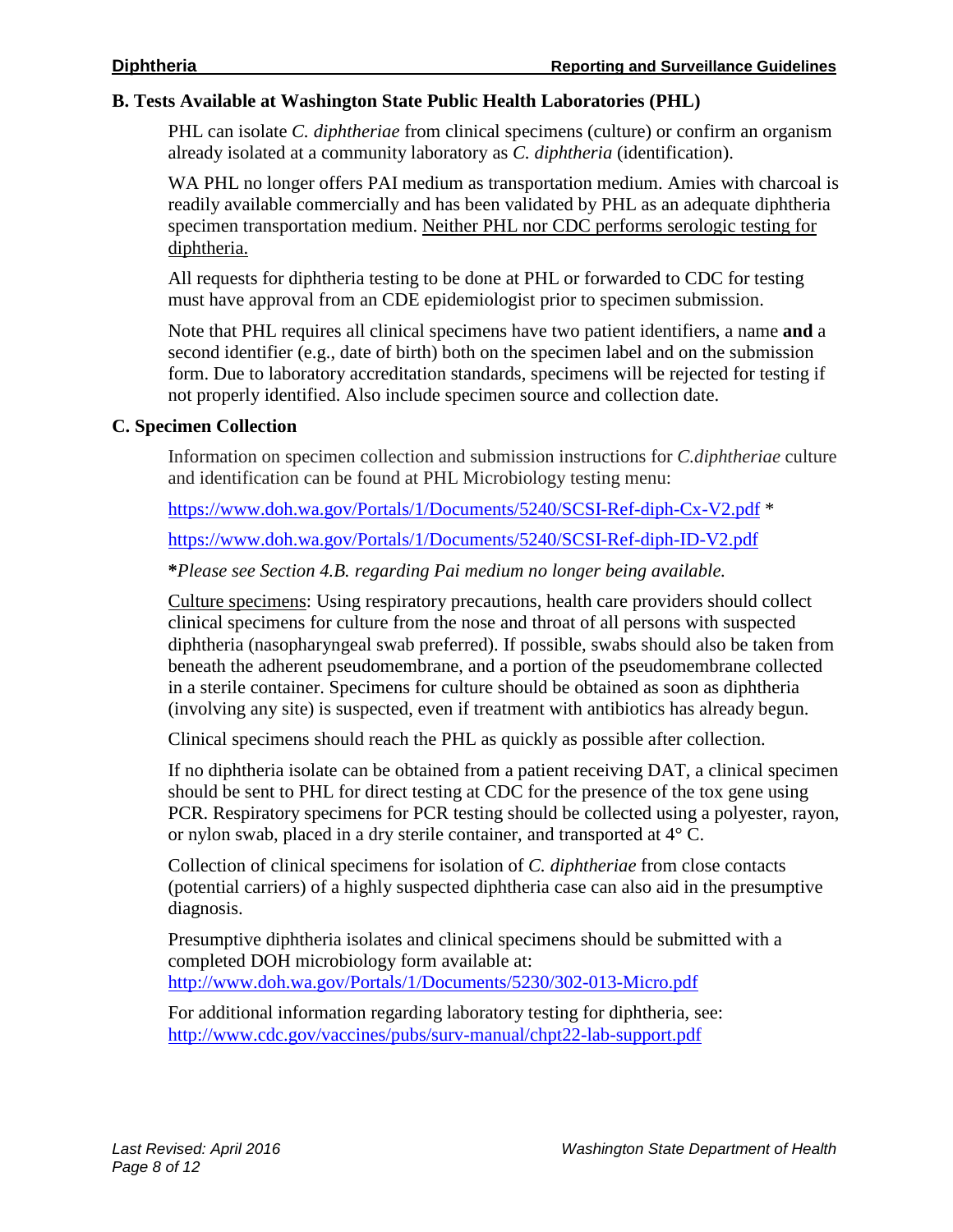#### **5. ROUTINE CASE INVESTIGATION**

#### **A. Evaluate the Diagnosis**

Review the clinical presentation, risk factors for exposure, and immunization status to determine the likelihood of the diagnosis.

If diphtheria is highly suspected, do the following:

- Assure that the patient is in respiratory isolation with droplet precautions.
- Immediately consult with CDE regarding the need for testing and treatment with diphtheria antitoxin. CDE will facilitate CDC consultation as needed.
- Request collection of specimens for confirmation of the diagnosis at PHL. Collect serum to be held for serologic testing, as needed.
- Recommend the initiation of antibiotic treatment. Treatment should not be delayed pending laboratory confirmation when the diagnosis of diphtheria is strongly suspected.
- Facilitate the transportation of specimens to PHL.

If the suspicion of diphtheria is low, specimens can be sent to a commercial laboratory, but the laboratory staff should be alerted that diphtheria is included in the differential diagnosis.

#### **B. Identify Source of Infection**

Ask the patient about potential sources of infection in the 10 days prior to onset including:

- Travel out of the country, especially to an area where diphtheria is still endemic;
- Contact with persons from a country where diphtheria is still endemic; and
- Working, visiting, or volunteering in a health care setting.

*Please note: Using nose and throat cultures to search for diphtheria carriers, other than among close contacts, is not ordinarily useful or indicated.*

#### **C. Identify Close Contacts**

Identify all close contacts, particularly household members and others who were directly exposed to respiratory secretions of the case, and determine their immunization status. See section 6.B. for managing contacts.

#### **D. Environmental evaluation**

None

#### **6. CONTROLLING FURTHER SPREAD**

#### **A. Infection Control Recommendations/Case Management**

1. Hospitalized patients with confirmed pharyngeal diphtheria should be cared for using **droplet** precautions until they have completed antimicrobial therapy and two cultures taken at least 24 hours apart, and at least 24 hours after cessation of antimicrobial therapy, fail to show diphtheria organisms.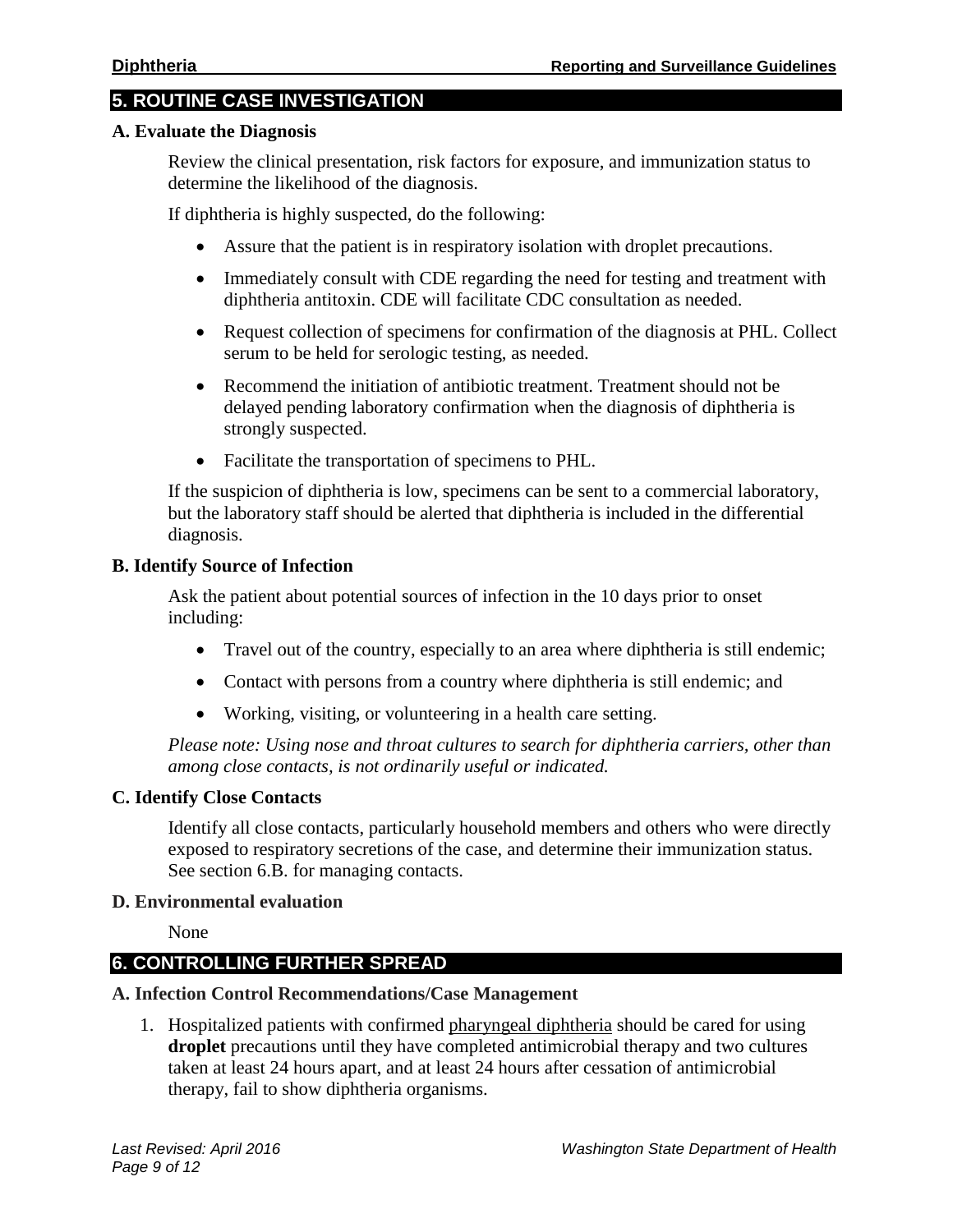- 2. Hospitalized patients with cutaneous diphtheria should be cared for using **contact** precautions until they have completed antimicrobial therapy and two cultures taken at least 24 hours apart, and at least 24 hours after cessation of antimicrobial therapy, fail to show diphtheria organisms.
- 3. Persons with confirmed diphtheria should avoid close contact with others until two cultures taken 24 hours apart, and at least 24 hours after cessation of antimicrobial therapy, fail to show diphtheria organisms.
- 4. All articles soiled by respiratory or cutaneous discharges of a patient with diphtheria should be cleaned using contact precautions.
- 5. Persons with diphtheria should be vaccinated with diphtheria toxoid during convalescence since clinical disease does not necessarily confer immunity.

#### **B. Contact Management**

- 1. Close contacts with symptoms compatible with diphtheria should be referred to a health care provider for evaluation immediately.
- 2. All close contacts of a confirmed diphtheria case should have cultures taken from the nose and throat, regardless of their immunization status or whether symptoms are present.
- 3. After cultures have been collected, close contacts should receive a single dose of benzathine penicillin (IM- 600,000 units for persons less than 6 years of age and 1.2 million units for persons 6 years of age or older) **or** a 7–10 day course of oral erythromycin (40 mg/kg/d for children and 1 g/d for adults), regardless of their immunization status. Contacts found to have had positive cultures should have follow-up cultures done after completion of therapy to ensure that eradication of the organism has occurred.
- 4. Previously immunized close contacts should receive a booster dose of diphtheria toxoid if more than 5 years have elapsed since their last dose. Unimmunized contacts should initiate the primary series immediately. (See Section 8.A)
- 5. Close contacts should watch for symptoms of diphtheria during the period from the day after the first possible exposure through 10 days after the last known exposure. Daily symptom check by public health should be considered for contacts that were unimmunized when exposed.
- 6. Close contacts that handle food or who work with school children should be excluded from work or school until bacteriologic examination proves them not to be carriers. (Transmission of diphtheria through raw milk has been documented.)

For additional information regarding case investigations, see the CDC VPD Surveillance Manual available at:<http://www.cdc.gov/vaccines/pubs/surv-manual/chpt01-dip.html>

#### **C. Environmental measures**

None

### **7. MANAGING SPECIAL SITUATIONS**

Special situations will be handled on a case by case basis. Please consult with Office of Communicable Disease Epidemiology.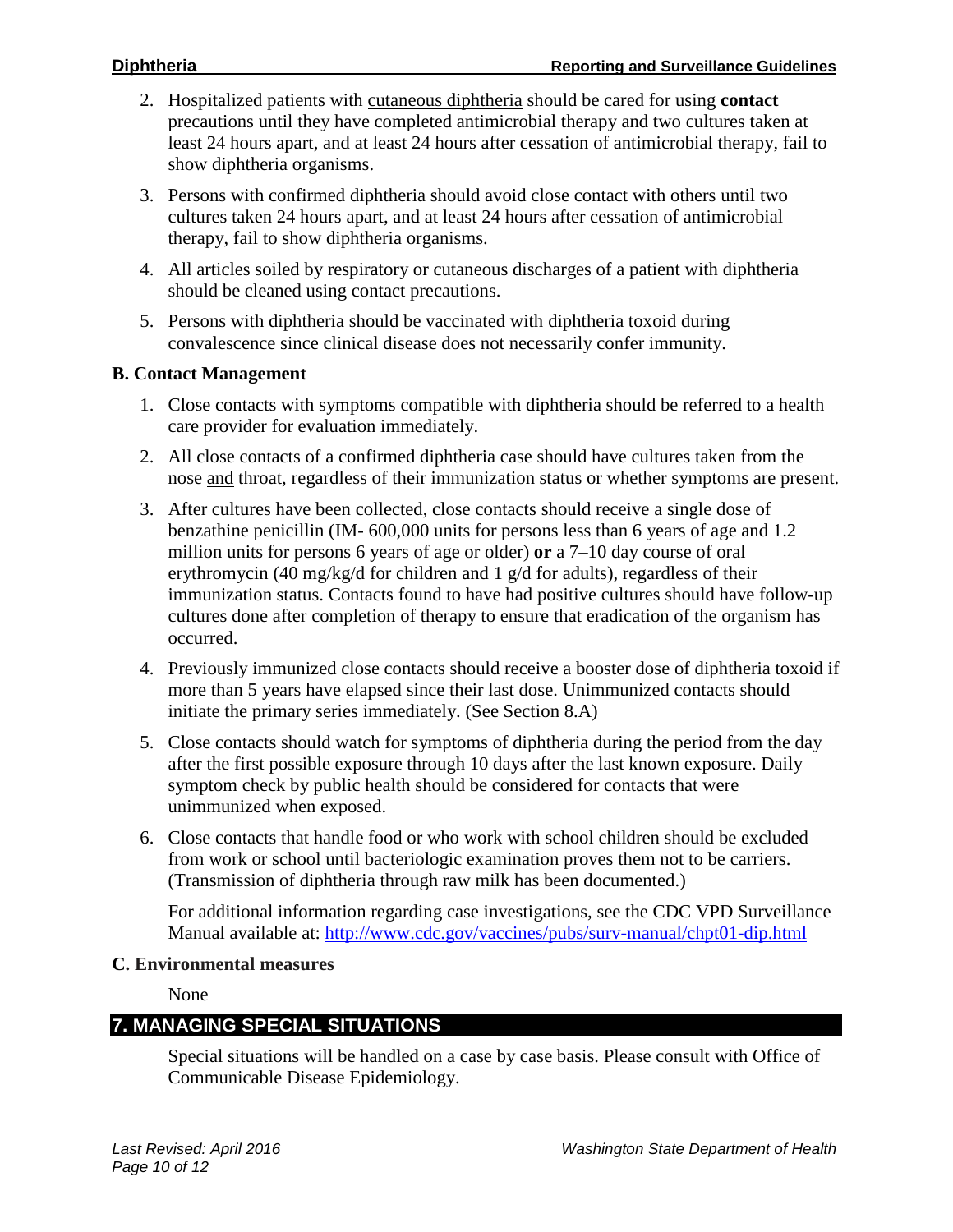## **8. ROUTINE PREVENTION**

#### **A. Immunization Recommendations**

1. Immunization with diphtheria toxoid in combination with tetanus toxoid and acellular pertussis vaccine is recommended for all children according to the table below as part of the routine schedule recommended by the Advisory Committee on Immunization Practices (ACIP).

If a child has a contraindication to the pertussis vaccine, pediatric DT should be used to complete the childhood vaccination series.

| <b>Dose</b> | Age            | <b>Minimal Interval</b> |
|-------------|----------------|-------------------------|
| DTaP 1      | 2 months       | N/A                     |
| DTaP 2      | 4 months       | 4 weeks                 |
| DTaP 3      | 6 months       | 4 weeks                 |
| DTaP 4      | $15-18$ months | 6 months                |
| DTaP $5*$   | $4-6$ years    | 6 months                |
| Tdap $**$   | $11-12$ years  | N/A                     |

| Table 1: Routine Schedule for Childhood Diphtheria Vaccination |  |  |
|----------------------------------------------------------------|--|--|
|                                                                |  |  |

\*Five DTaP doses are recommended. However, if the fourth dose is given on or after the fourth birthday, the child can be considered up to date.

\*\* Adolescents aged 11 through 18 years who have completed the recommended childhood diphtheria and tetanus toxoids and pertussis vaccine (DTP/DTaP) vaccination series should receive a single dose of Tdap instead of tetanus and diphtheria toxoids (Td) vaccine, preferably at a preventive-care visit at age 11 or 12 years. For children 7 through 10 years who receive a dose of Tdap as part of the catch-up series, an adolescent Tdap vaccine dose at age 11 through 12 should NOT be administered.

The full routine childhood vaccination schedule and catch-up recommendations are available at: <http://www.cdc.gov/vaccines/schedules/hcp/imz/child-adolescent.html>

2. Persons aged ≥11 years who have not received Tdap vaccine or for whom vaccine status is unknown should receive a dose of Tdap followed by tetanus and diphtheria toxoids (Td) booster doses every 10 years thereafter.

Administer 1 dose of Tdap vaccine to pregnant women during each pregnancy (preferably during 27–36 weeks' gestation) regardless of interval since prior Td or Tdap vaccination. The full routine adult vaccination schedule and catch-up recommendations are available at: <http://www.cdc.gov/vaccines/schedules/hcp/adult.html>

3. For additional information regarding use of the diphtheria vaccines, adverse reactions and contraindications see the most recent CDC Pink Book available at: <http://www.cdc.gov/vaccines/pubs/pinkbook/dip.html>

#### **B. Prevention Recommendations**

Immunization is the best way to prevent diphtheria.